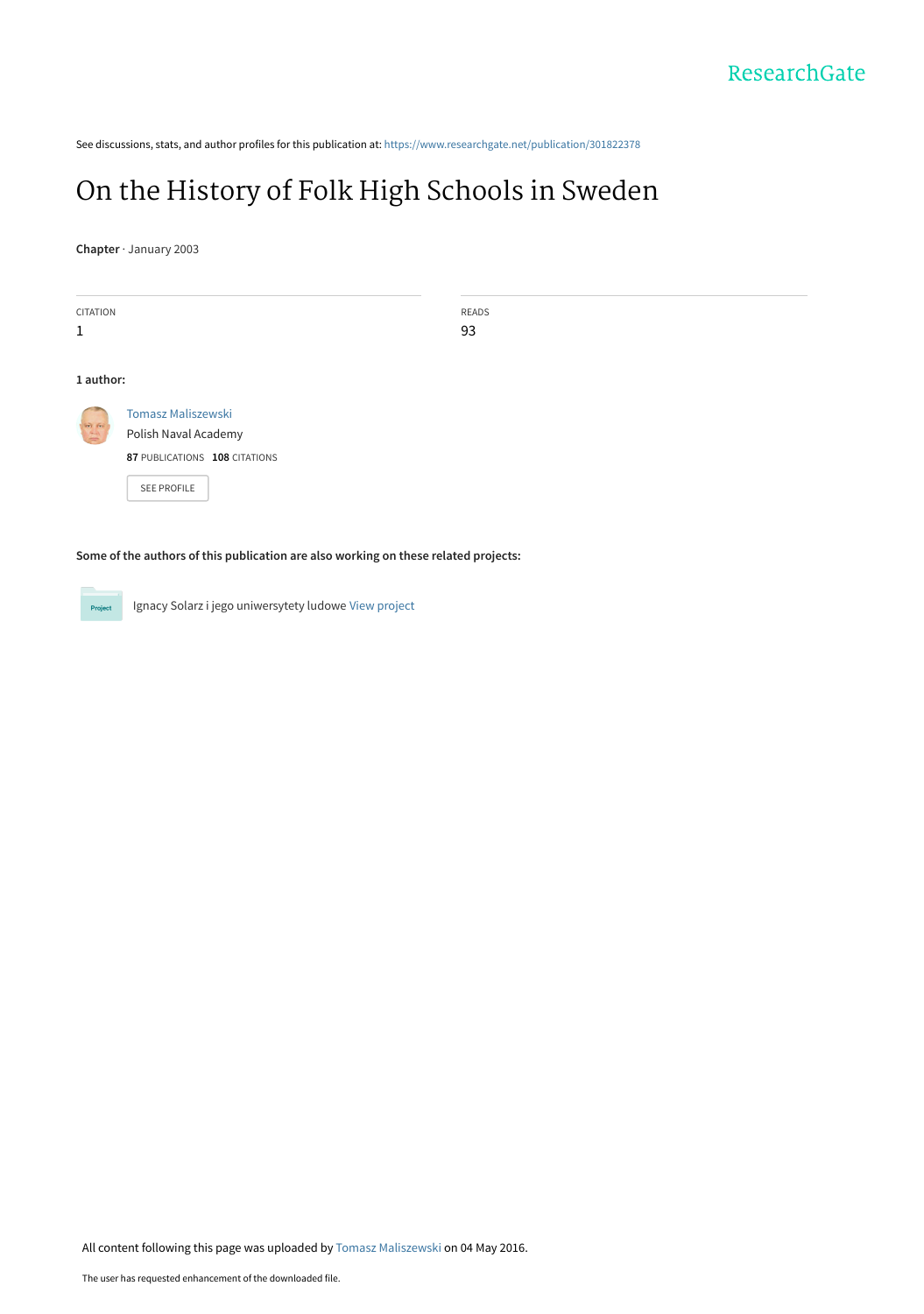*Tomasz Maliszewski*

# On the History of Folk High Schools in Sweden

### **1. On the origin of** *folkhögskolor*

The discussion on establishing civic schools as an alternative to public schools started in Sweden before the French Revolution and continued throughout the whole first half of  $19<sup>th</sup>$  century. Parish folk schools – even the best ones – provided only the basic knowledge on language, mathematics and religion. That was usually the end of the educational process for the majority of the population. The people living in the rural areas of Sweden were in a particularly unfavourable situation, which became especially visible in 1860's when Riksdag adopted the legislation democratising social relationships in the country and granting peasants considerable political powers – both at the local and national level (the parliament). Many peasants, however, were not prepared to participate consciously in decision making processes. Providing for an educational system that would equip them with social competences, in the broad sense of the term became inevitable<sup>1</sup>, to let them fully enjoy the civic rights they had just been granted.

The possible solutions were sought outside the official educational system. Educational boards of local and regional authorities started to voice their opinions on education more and more expressly. In 1865, an interesting analysis was prepared by *landsting* from Älvsborg in western Sweden. In that paper, the educational board of that province expressed the need for further education for all the members of the society who have the right to vote, to take offices, to work in commune authorities and in higher levels of self-government. It also indicated the education areas that should be included in teaching programmes: general issues concerning the life of man and social studies – complemented by: history, political sciences, natural sciences, geography, economics, geometry, drawing building structures and maps, etc.<sup>2</sup>

<sup>&</sup>lt;sup>1</sup> K. Abrahamsson, Reading Our Future. Swedish Polices on Adult Literacy, Work Transformation and Active Citizenship. [in:] Swedish Aspects on Literacy, ed. B. Ericson. Skolöverstyrelsen, Stockholm 1991, p. 90.

<sup>&</sup>lt;sup>2</sup> The text was published on 21 September 1865 by Carl Hasselrot. – E. Tengberg, *Folkhögskolans* uppkomst. [in:] Svensk folkhögskola 100 *å*r,v.1. Bokfölaget Liber, Uddevalla 1968, p. 33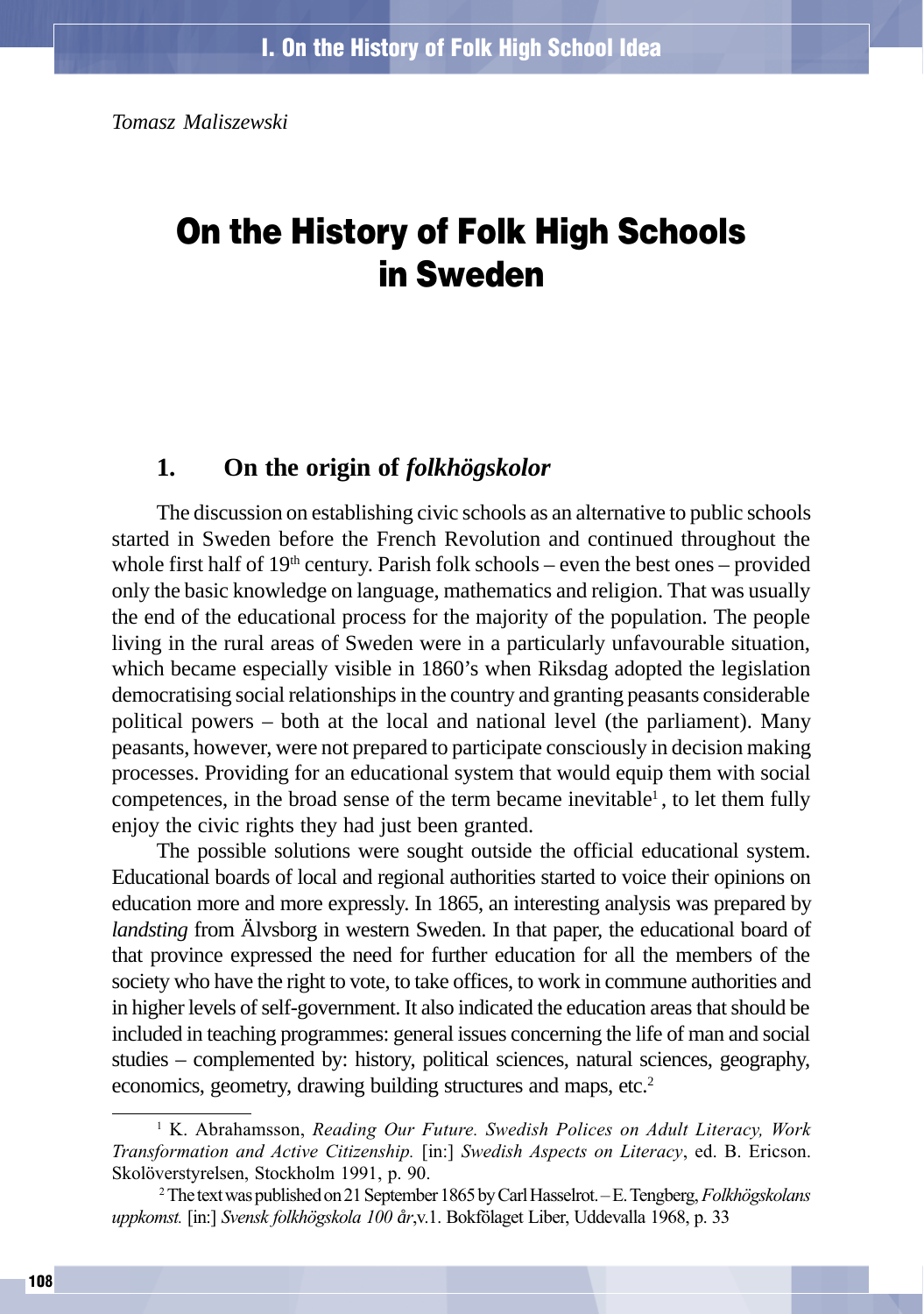The concept of Folk High School that had been put into practice for some time in the adjacent Denmark seemed to be interesting and adaptable to Swedish conditions. The year 1845 was significant for the perception of the idea of Folk High School in Sweden. It was then that Frans Adolf von Schéele, the director of the school in Filipstad, asked Christian Flor (1792-1875), who had been the head of the school in Rødding since 1844, about organisational assumptions of. *folkehøjskole*. It is the earliest known document on "*skolen för livet*" produced in Sweden.3 In the autumn of that year, Swedish press published the first information on the newly opened Folk High School in Rødding.4 The Scandinavian Congress in Copenhagen was also held in 1845. It was attended by supporters of Scandinavism – the movement propagating historical and cultural unity of the people of Scandinavia. Young August Sohlman – geology student of the University in Uppsala was one of the Congress participants. It was then that he established contacts with the leaders of the movement that fought against the German assimilation process of southern Denmark – including that of the community of *Folkhøjskole* in Rødding, which was one of the most important centres of resistance against Prussian aggression. In 1860's Sohlman became one of the main supporters and initiators of establishing Swedish *folkhögskola*. 5 In 1849, another Swedish pedagogue, J. H. Ekendal learned about the operation of Grundtvigian *Academy* in Soer and visited Folk High School in Ryslinge. His assessment of the experiment was published in Stockholm in 1852 as a part of the description of his journey to Denmark. He stated there that the use of that interesting educational concept could be useful in Sweden.<sup>6</sup>

More and more information on Folk High Schools started to appear in Swedish newspapers and magazines in the second half of 1890's. The opinions on the need to establish Folk High Schools in Sweden differed, however. On 3 November 1866, the Stockholm *"Aftonblated"* published a front page article *"Om de danska folkhögskolorna"*. 7 A year before, that is on 7 November 1865, the renowned *"Göteborgs Handels- och Sjöfarts-tidning"* published an extremely critical opinion on the traditional official education, where the learning process involved mainly memorising the information provided. The paper postulated introduction of a new type of education.8 The model of Folk High Schools seemed to be an ideal response to those postulates. A. Solhman expressed a very positive opinion about them in

<sup>&</sup>lt;sup>3</sup> The letter dated: 23 May 1845 is now at the National Archives in Copenhagen – E. Simon, Réveil national et culture populaire en Scandinavie. La gen*è*se de la h*ø*jskole nordique 1844-1878. Gyldendal, Copenhagen 1960, p. 378-379.

<sup>&</sup>lt;sup>4</sup> G. Ljunggren, Laurids Skau. "Skånska Correspondenten" of 25 October 1845 -[following:] E. Tengberg, op. cit., p. 64-65.

<sup>&</sup>lt;sup>5</sup> E. Simon, op. cit., p. 378.

<sup>&</sup>lt;sup>6</sup> N. Stålberg, *Ekendal, Kold i Birkedal i Ryslinge prästgård 1849*. "Tidskrift för Svenska Folkhögskola" 1952, p. 245-255.

<sup>&</sup>lt;sup>7</sup> K. Hedlund, Folkhögskolans nordiska sammanhang. [in:] Svensk folkhögskola under 75 *å*r. En minnesskrift, ed. K. Hedlund. Lars Hökerbergs Bokförlag. Stockholm 1943, p. 18.

 $8$  E. Tengberg, op. cit., p. 33.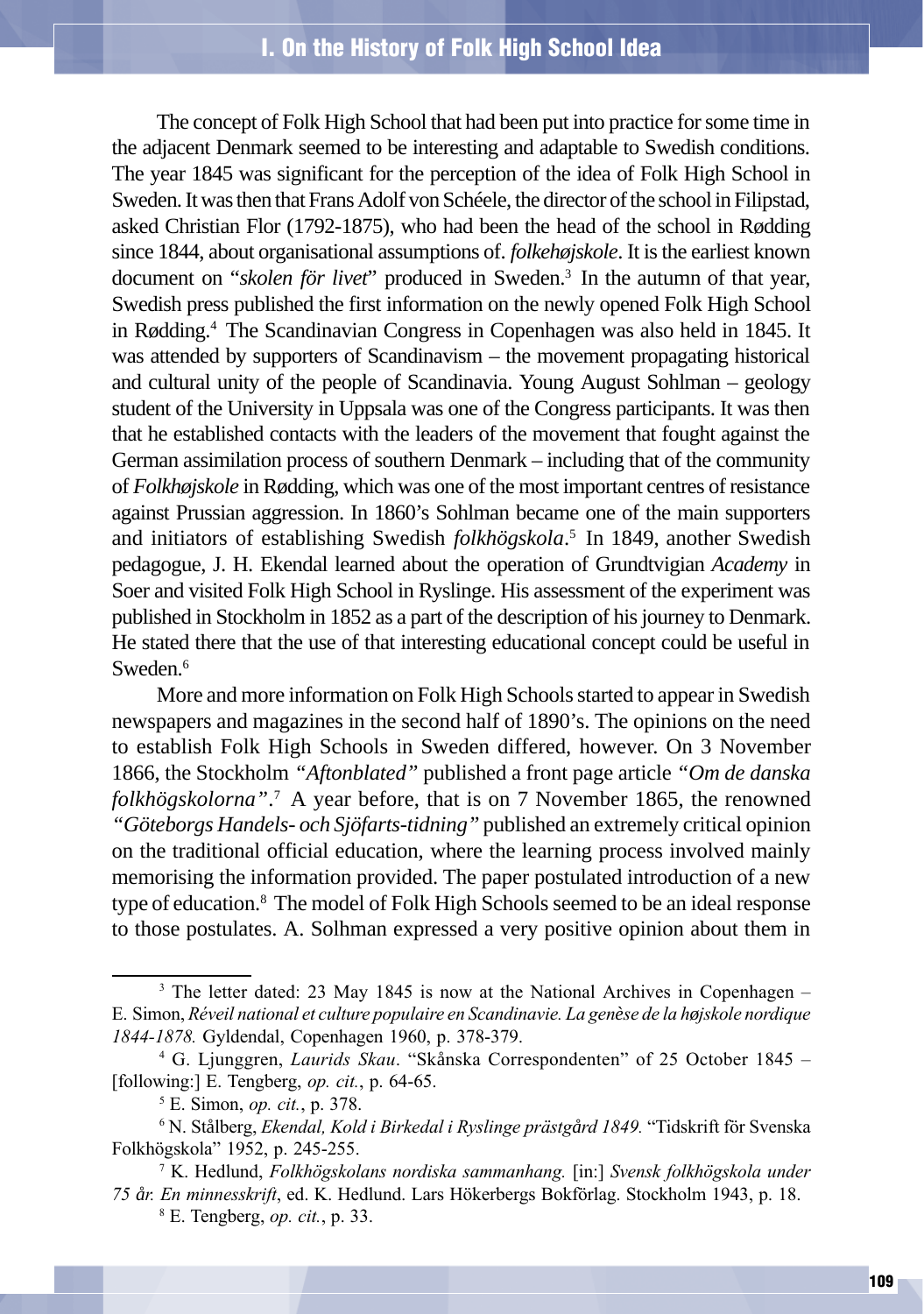1867. The idea of establishing *folkhögskolor* was also supported by *"Nordisk Tidskrift för Politik, Ekonomi och Literatur"* edited by Gustaw K. Hamilton, professor of the University in Lund.<sup>9</sup>

There were also opinions saying that this type of educational institution is not needed. Ch. L. Anjou, the chief editor of the magazine for elementary schools (folk schools) *"Tidning för Folkskolan"* was especially critical about the idea of establishing Folk High Schools in Sweden. He was very aggressive in defending the traditional organisation of educational system against "liberal innovations", which constitute "a moral threat to the young generation". The fact that the enthusiasts of Folk High Schools draw their concept from criticising the existing *folkskol* was of some significance as well. It must have caused defensive reactions of conservative citizens of Sweden. 10

Many Swedes, however, supported the new educational concept, strongly opposing the position of the conservative residents of the country. For example, S.A. Hedin wrote that Folk High Schools "are an absolute need of the moment".<sup>11</sup> Also F. F. Carlsson, the minister of education in the government of Luis De Geer was a strong advocate of Folk High Schools. At the end of 1860's, he gave numerous speeches on the subject in Riksdag. He also supported the development of the idea in practice.12 The Nordic National Society was a great propagator of FHS idea as well. It initiated a FHS campaign, especially in Stockholm newspapers and magazines. In the autumn of 1867, co-worker of *"Aftonbladet"*, dr. O. W. Ålund went to Denmark to study in detail the solutions adopted in Danish Folk High Schools. The report on his study visit was published in the December issue of *"Aftonbladet"* and discussed in *Nordiska Nationalföreningen* in December 1867. The decision on active support of initiatives to establish Folk High Schools in Sweden was made then.13 The objectives that the Rural Party (*Lantmannapartiet*) pursued also played a significant role in establishing the first *folkhögskolor* in Sweden. The party clearly indicated the need for further education of peasants, after they completed *folkskola*, and providing independent civic education for them, which to a great extent resulted from their desire to implement the election

 $9$  Comp. articles by F. Bojsen, F. Bajer, O. Eneroth from 1866-68 or  $-$  G. K. Hamilton, De danska folkhögskolornas utveckling. "Nordisk Tidiskrift för Politik, Ekonomi och Literatur" 1868, p. 550-568.

<sup>&</sup>lt;sup>10</sup> E. Simon, » - og solen står med. bonden op - «. De nordiske folkhehøjskolers idehistorie. Askov Højskoles Forlag, Vojens 1989, p. 111; idem, op. cit., Copenhagen 1960, p. 570-571

<sup>&</sup>lt;sup>11</sup> A. Bron-Wojciechowska, *Grundtvig*. Wiedza Powszechna, Warszawa 1986, p. 88; E. Simon, op. cit., Vojens 1989, p. 110-111.

 $12$ In Swedish National Archives there are letters of F. F. Carlsson from 1868, which indicate that the minister supported the idea of establishing a *folkhögskola* in Önnestad also financially. Following: E. Simon, op. cit., Copenhagen 1960, p. 507.

<sup>&</sup>lt;sup>13</sup> A. Sörensen, Det Svenska folkundervisnings- väsendet 1860-1900. [in:] Svenska folkskolans historia, v. 3. Albert Bonniers Förlag, Stockholm 1942, p. 474-476; E. Ingers, Den svenska folkhögskolan 1868-1900. [in:] K. Hedlund (ed.), op. cit., p. 36.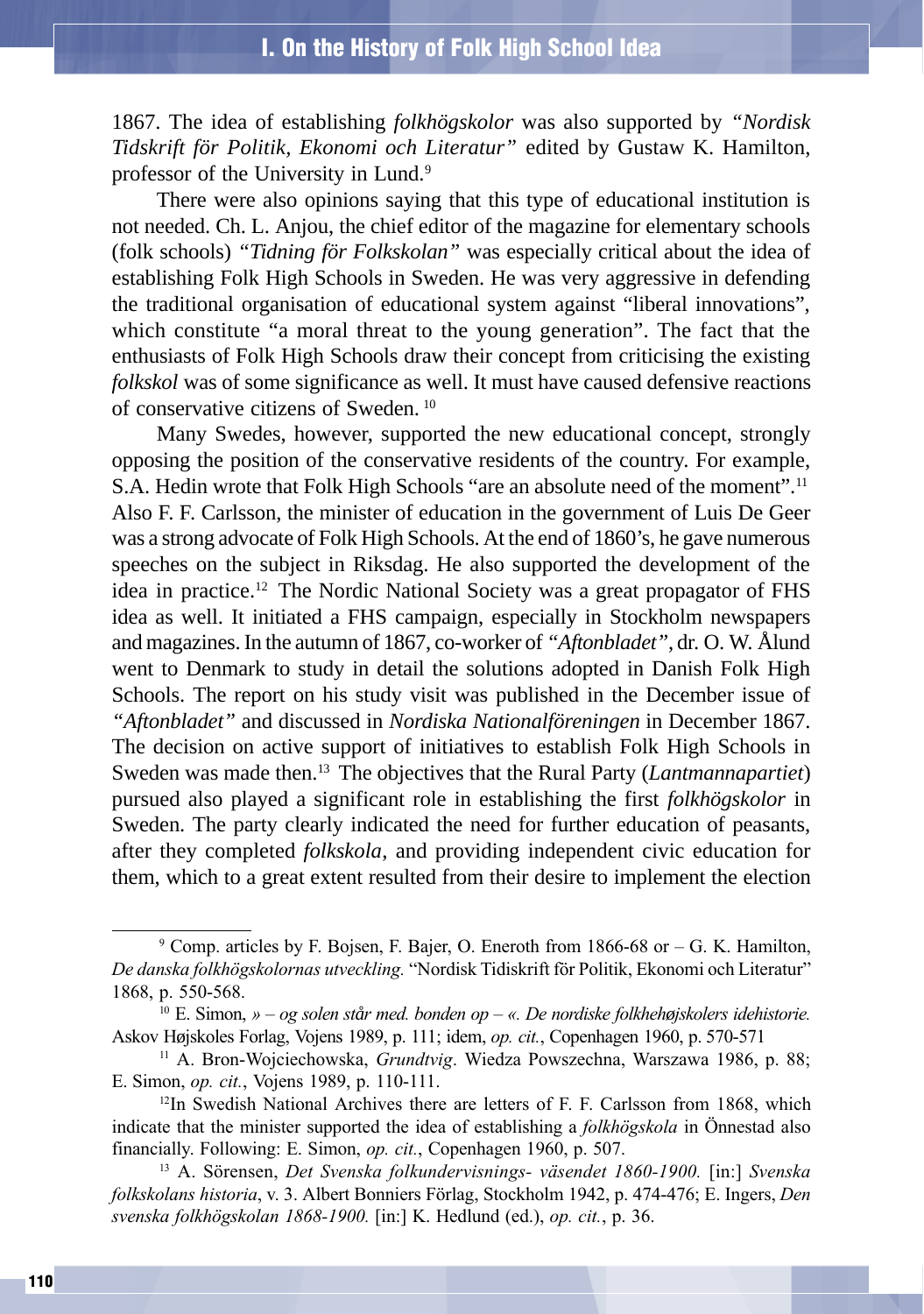postulates of the political supporters of the party, as well as from their willingness to educate party activists.<sup>14</sup>

Apart from the educated residents of the country capital actively supporting the projects of establishing Folk High Schools, also the peasants themselves got involved in the process. The residents of the richest province of Sweden, Scania (*Skåne*) – turned out to be the most active participants of the process. Probably the co-operation of peasantry and intelligentsia significantly contributed to positive culmination of the efforts aimed at establishing new educational institutions – Folk High Schools – in rural areas of Sweden. The idea of civic education was to become a significant element of the future Folk High Schools. It was understood as a process taking place outside school, and even functioning in certain opposition to the official educational system. It seems that the new planned educational solutions were also seen as an opportunity to counteract the progressing degradation of Swedish rural population caused by heavy drinking and overpopulation forcing external emigration, and insufficient general education. *Folkhögskola* was also to provide for education on agriculture, which was to improve farming as the food demand increased.

As indicated above, there were many factors that contributed to the establishment of Folk High Schools in Sweden. The educational solutions of those times made further civilisation development of rural areas impossible, and thus hindered economic growth in the whole country. The situation resulted in taking up actions aimed at removing the significant development barriers and created social readiness to accept new effective educational solutions. The foundations for establishing *folkhögskolor* were well prepared. Two clear trends of operation of Folk High Schools in the near future also developed at that time.

# **2. A few remarks on the history of Folk High Schools in Sweden**

#### **a) Period I: 1868-1918**

The first Folk High Schools had clear links with rural communities, constituting important centres of education and culture for those communities. They also soon started to attain the other goal – preparing many peasant politician and activists. Over the years, those links gradually lost on intensity and schools of geographically wider scope of students stared to appear. The percentage of students, residents of rural areas was decreasing when at the beginning of  $20<sup>th</sup>$  century *folkhögskola* started to be used by political, religious, workers, temperance, etc. movements, which saw Folk High School as an efficient tool for educating their

<sup>&</sup>lt;sup>14</sup> S. Carlsson, *Svensk historia II – Tider efter 1718*. [in:] *Svensk historia*, ed. S. Carlsson, J. Rósen. Svenska Bokförlaget - Bonniers, Stockholm 1961, p. 536-537.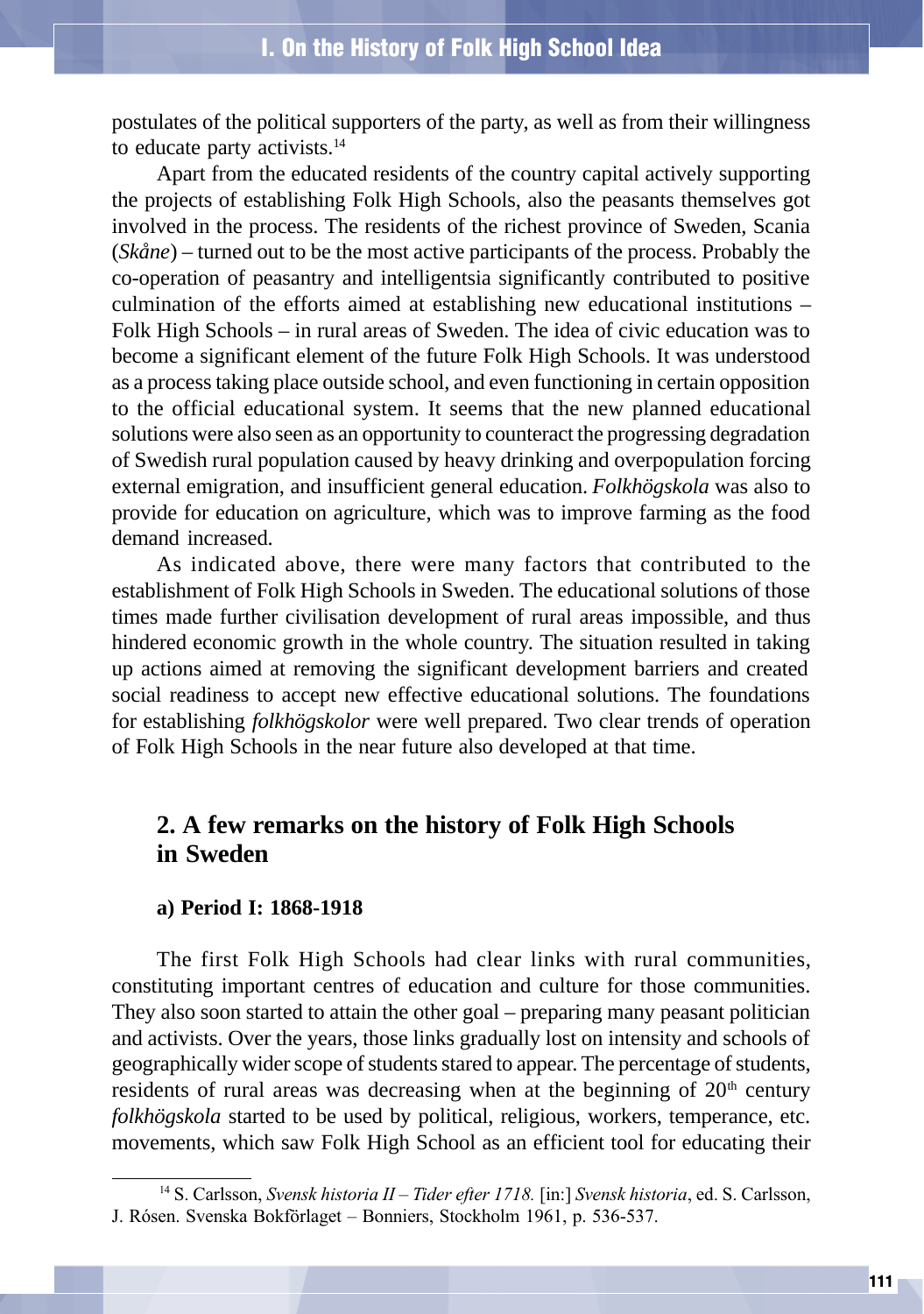activists. It also confirms the opinion that the concept of Folk High School itself was very flexible and allowed for relatively prompt response to new situations – the new educational needs included.

It seems that skilful use of the links with the world of politics from the very beginning of their operation was one of the most important sources of success of Swedish Folk High Schools. It enabled, for example, effective use of the opportunities to prepare favourable system solutions that stabilised the economic and organisational situation of Swedish *folkhögskolor*. The representatives of the Rural Party (during the first decades) and then social democrats (since the establishment of *Brunnsviks folkögskola*, 1906) or representatives of Swedish rightists (since the establishment of *Sigtuna folkhögskola*, 1917) considerably supported Folk High Schools in their development, contributing to their reaching the status they enjoyed and, consequently to increase of the significance of the whole movement.

When the first three Folk High Schools started their operation in 1868, the total number of students was 127. In the autumn of 1917, over 2 000 students began education in over fifty Folk High Schools (it was a significant number – all Swedish grammar school accepted ca 3 000 students to their first grades). Regardless of the changing addressees of Folk High School education, general civic education (*allmän medborgerlig bildning*), an unambiguous distinguishing feature of Swedish Folk High Schools remained the main programme objectives of *folkhögskolor*.

During the first decades of their operation Folk High Schools achieved a unique independent position among Swedish educational institutions. They did not have too many limitations in planning their own educational activities in terms of content, work methods, selection of teaching staff, becoming one of the important elements that inspired updating of programmes and methods, democratisation of educational relationships, providing equal opportunities for the residents of cities and rural areas, etc. The period of 1868-1918 saw a clear change in the position of Folk High Schools in relation to the official educational system. *Folkhögskolor* underwent a tangible evolution, from opposition to adopting the role of an educational offer parallel to that of public schools.

#### **b) Period II: 1919-1968**

After 1918, the *folkhögskolor* movement made a successful attempt at spreading beyond rural areas (*Birkagårdens folkhögskola*, 1916/1918/). The loss of links with the original educational environment was of evolutionary character. At the end of 1940's, the number of non-rural students obtaining education in Swedish Folk High Schools reached that of the students of peasant origin. At the beginning of 1960's Folk High Schools ultimately lost their rural character. The change of the social function of *folkhögskolor* became very clear over the years. Starting the mid  $20<sup>th</sup>$  century, also the changes in the programmes, aimed at certain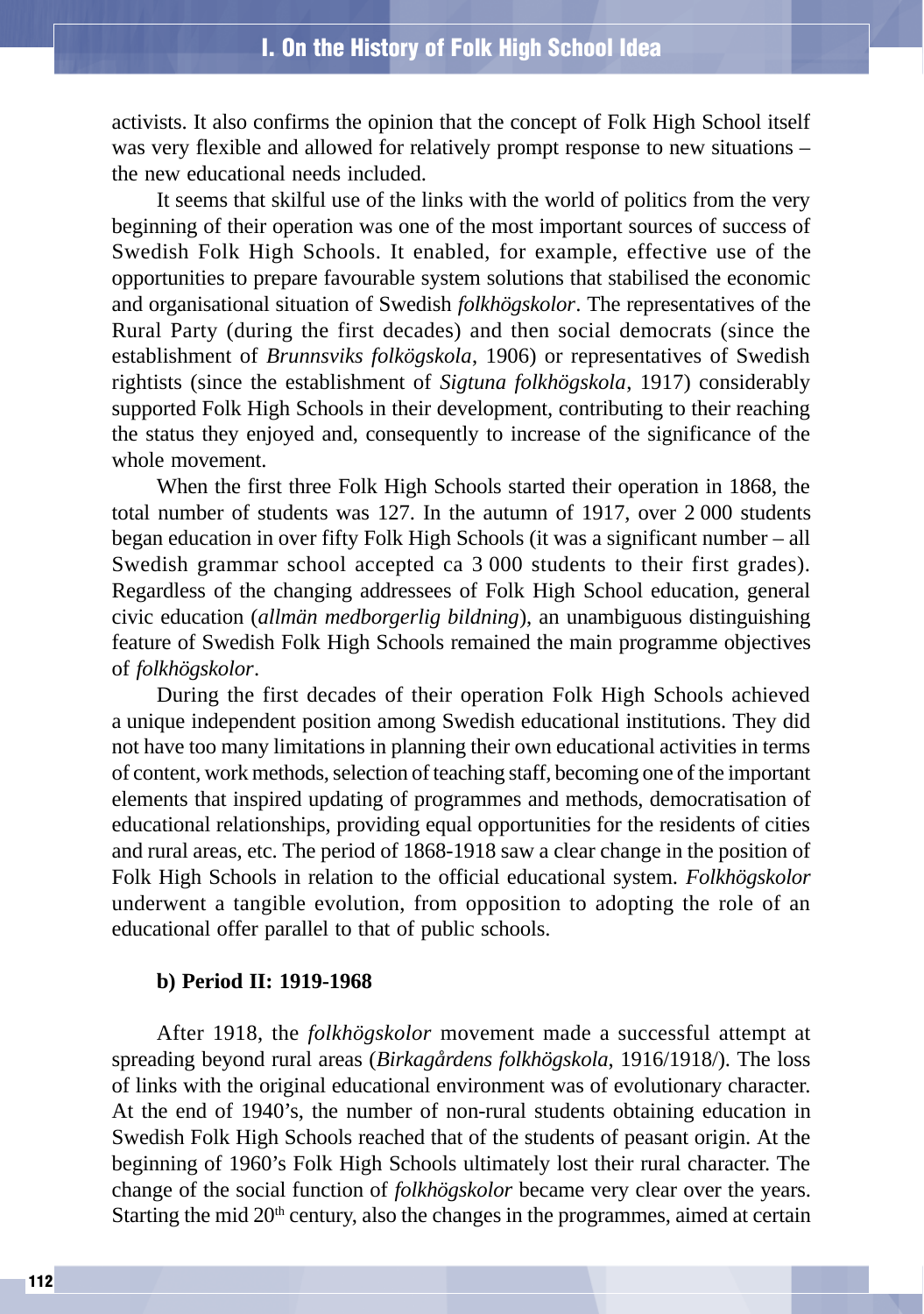specialisation in long-term courses and at increasing the level of education by introduction of extended general courses and linking some elements of the educational offer with higher education became visible.

During the second period of their operation, Folk High School significantly developed their links with the world of politics. In a sense, the situation from the previous historical period was repeated. The important difference, however, consisted in the fact that starting the second decade of  $20<sup>th</sup>$  century, the Swedish parliament had a significant number of its members who got educated in *folkhögskola* (Table No 1). The introduction of so many members of parliament of different political orientations (social democrats were the overwhelming majority, however) in the subsequent elections to Riksdag is undisputedly one of the most important achievement in the history of Folk High Schools in Sweden.

| <b>ELECTIONS</b> | NUMBER OF MEMBERS OF PARLIAMENT |             |       |
|------------------|---------------------------------|-------------|-------|
|                  | <b>Upper House</b>              | Lower House | Total |
| 1917             | 3                               | 13          | 16    |
| 1927             |                                 | 32          | 39    |
| 1937             | 16                              | 42          | 58    |
| 1947             | 32                              | 21          | 53    |
| 1957             | 30                              | 37          | 67    |
| 1960             | 31                              | 46          | 77    |
| 1962             | 35                              | 49          | 84    |
| 1963             | 33                              | 52          | 85    |
| 1967             | 26                              | 48          | 74    |

Table No 1: Graduates of Folk High Schools in Swedish parliament in 1917-1967

Source: G. Ueberschlag, La Folkhögskola. Etude de l'evolution historique ideologique et pedagogique des écoles supérieures d'adultes en Suède 1868-1945, v. 2. Universite de Lille III, Lille-Paris, 1981, p. 721-722.

The process reached its apogee in 1960's, when every fifth member of the parliament was a *folkhögskola* graduate (and in none of the other Scandinavian countries were Folk High Schools so successful in creating political elites<sup>15</sup>). So it seems obvious that most of the regulations specifying the rules for the operation of Folk High Schools in Sweden took into consideration the expectations of the community, or were at least consulted with that community. The politicians educated in *folkhögskolor* well guaranteed that.

It needs to be emphasised that during the period discussed here, some of the assumptions of *folkhögskolor*, previously considered to be almost dogmas, were given up. Non-boarding schools appeared (*Marieborgs folkhögskola*, 1935), breaking away from one of the basic rules of the operation of Folk High Schools.

<sup>15</sup> G. Ueberschlag, op.cit.,p. 721-722.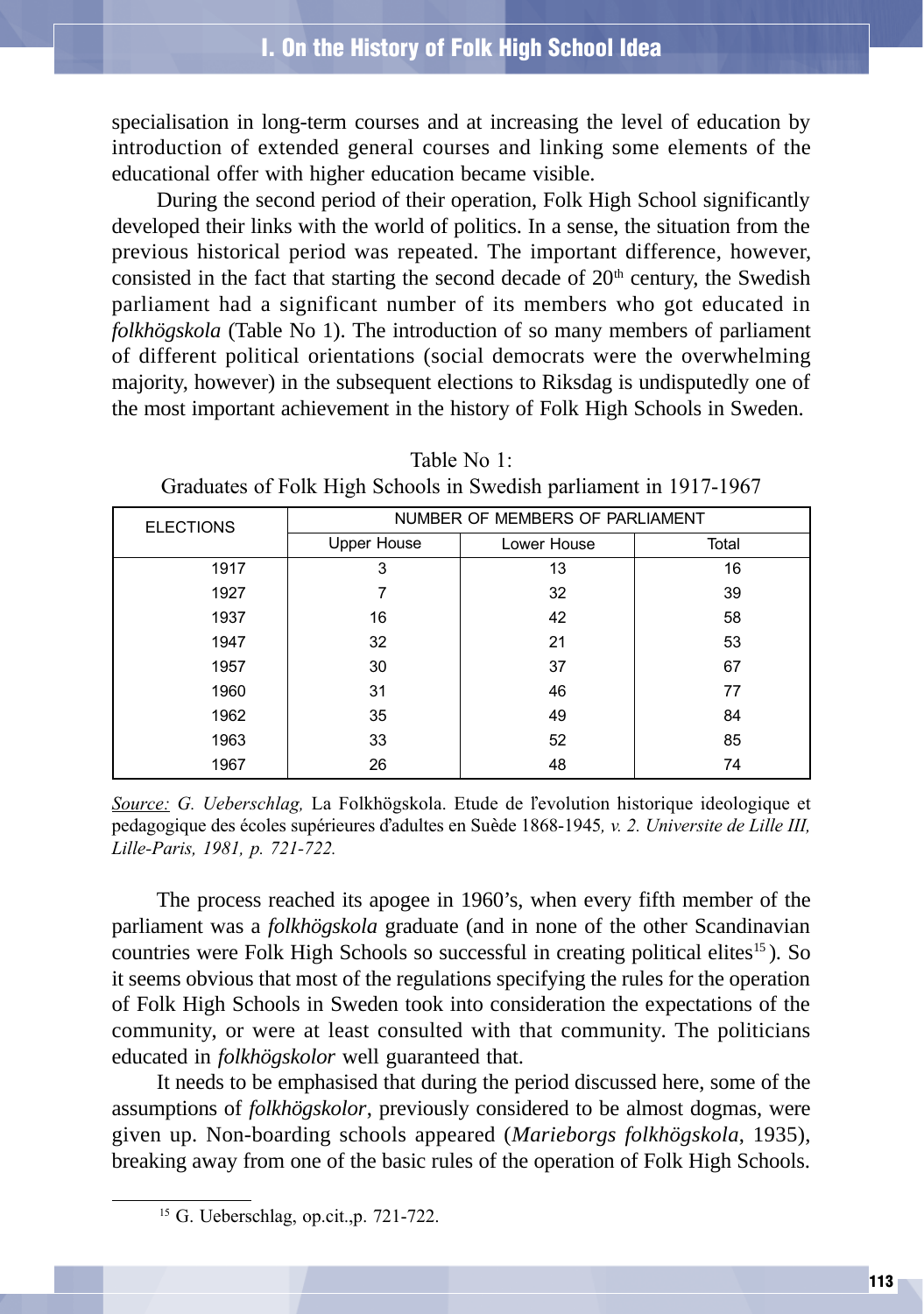For the whole period of the other fifty years of their operation, Folk High Schools were treated as a significant educational component complementing the official educational offer. And their image became very clear as well – not as institutions negating the official educational system but as a programme and organisational offer supporting public education. Every time Swedish educational legislation was amended, that parallel character of *folkhögskolor* to state schools was emphasised. During the period of 1919-1968, Folk High Schools managed to preserve their independence and maintain the character of institutions that prepare their students to active civic membership. Such was the opinion of both Swedish politicians and most of the people of Sweden.

#### **c) Period III: after 1968**

The modernisation of the work of Folk High Schools after 1968 was to a great extent caused by the changes taking place in the official educational system. The completion of the reforms at the level of 9-year *grundskola* and secondary school led to a decline of demand for the traditional offer of *folkhögskolor.* It caused marginalisation of the educational form typical for earlier years of the operation of Folk High Schools. The suppositions of some of the forums, voiced at the turn of 1960's and 1970's, that Folk High School would become redundant on the completion of the reform of public education<sup>16</sup> did not become a reality. Swedish High Folk Schools turned out to be very flexible in looking for new educational niches. Their educational offer was modernised considerably according to the new concept that *folkhögskola* can become an educational institution for all members of the society (*skola för alla*). A variety of short courses (1-14 days) was introduced to the offer of many Folk High Schools and long specialised courses were significantly developed (Table No 2), thanks to which their changed educational formula could be useful for hundreds of thousands of the people of Sweden. They became the guarantors of the survival and successful development of Swedish Folk High Schools, replacing, in a sense, the links with the world of politics observed in the two previous periods.

| Table No 2: |  |
|-------------|--|
|-------------|--|

Long specialised courses in folkhögskolor in the school year 1999/2000

| No | <b>COURSE TYPE</b><br>/EDUCATIONAL LINE/                    | NUMBER OF<br><b>INSTITUTIONS</b> |
|----|-------------------------------------------------------------|----------------------------------|
| 1. | Media education (photography, journalism, public relations) | 59                               |
| 2. | Arts (painting, sculpture, colour)                          | -58                              |
| 3. | Artistic crafts (slöjd, fabrics, wood, ceramics)            | 48                               |
| 4. | Musical education                                           | 46                               |

16 E.g. opinions in: Rapport av 1973 *å*rs folkhögskoleutredning. Utbildningsdepartementet, Stockholm 1974, pass.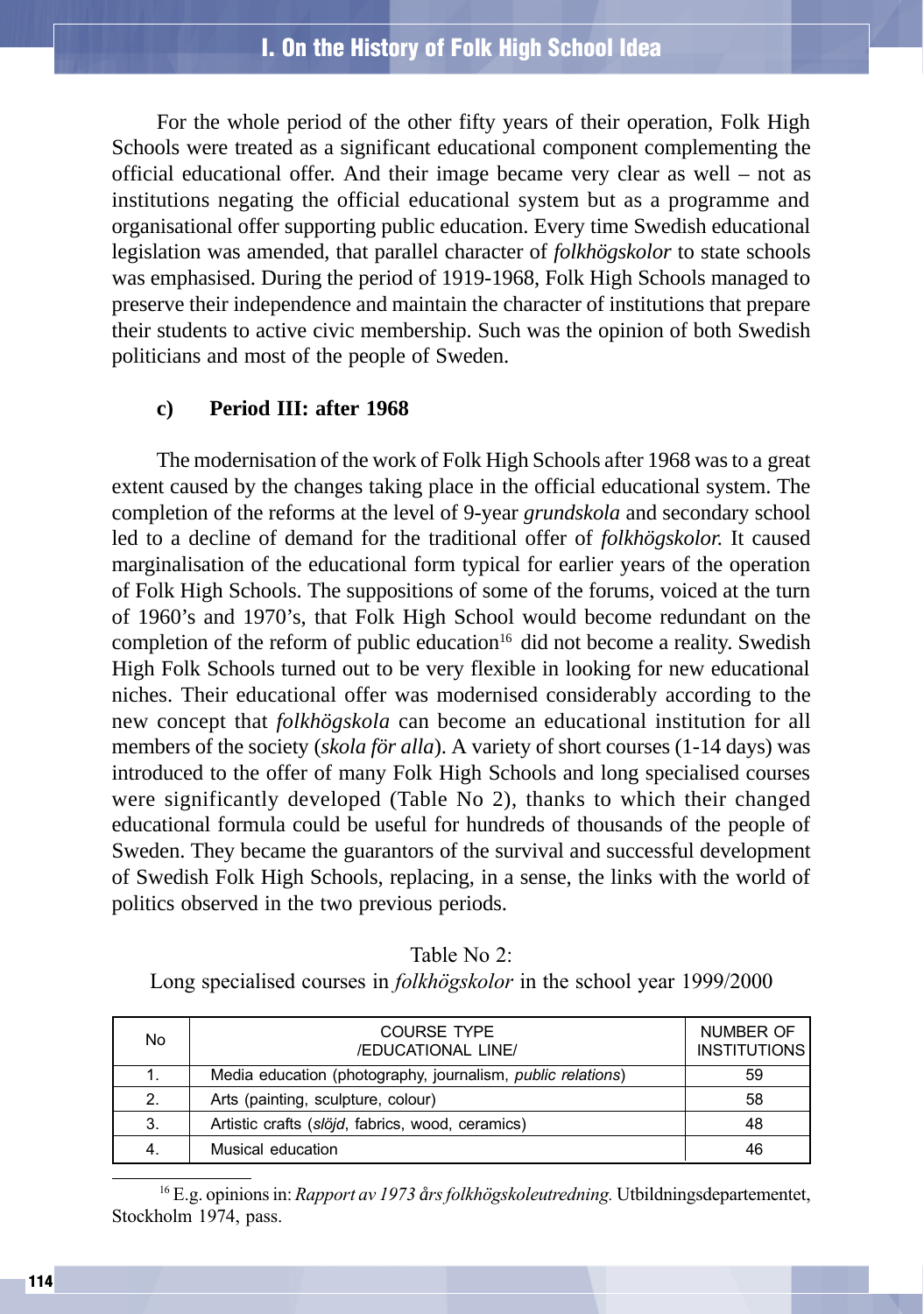| No. | <b>COURSE TYPE</b><br><b>/EDUCATIONAL LINE/</b>   | NUMBER OF<br><b>INSTITUTIONS</b> |
|-----|---------------------------------------------------|----------------------------------|
| 5.  | Annan ledarutbildning (educational advisor)       | 46                               |
| 6.  | Computer education                                | 40                               |
| 7.  | Ecological and environmental protection education | 38                               |
| 8.  | Leisure time organisers                           | 34                               |
| 9.  | European (and international) education            | 33                               |
| 10. | Drama, theatre                                    | 31                               |
| 11. | Sport                                             | 28                               |
| 12. | Nature education                                  | 27                               |
| 13. | Writing (literature)                              | 25                               |
| 14. | Tourism                                           | 24                               |
| 15. | Health care                                       | 23                               |
| 16. | Religious education                               | 23                               |
| 17. | Languages                                         | 21                               |
| 18. | Personal assistants                               | 19                               |
| 19. | Cultural education                                | 18                               |
| 20. | Social issues                                     | 18                               |

Source: Folkhögskolor. *[in:]* Årsbok om folbildning 2000, ed. A. Ekman et al. Föreningen för folkbildningsforskning, Stockholm 2000, p. 142.

In the school year 1968/1969, there were 105 Folk High Schools in Sweden. They educated ca. 14 000 students. Swedish Folk High Schools had the biggest number of schools and students among the Scandinavian countries at that time.<sup>17</sup> In 1970's, the number of long course participants remained at a similar level (e.g. in the school year 1978/1979: 14.171 students, 2 809 of whom participated in specialised courses). At the beginning of 1980's, there were 121 Folk High Schools, 67 of which belonged to various social movements and educational organisations and 54 were run by regional or local authorities. In the school year 1994/1995, there were 136 institutions (48 of which were run by regional or municipal authorities. There were almost 200 students participating in ca 10 000 various courses.18 In the school year 1996/1997, their number increased to 147, which was caused mainly by gaining independence by the existing branches of some *folkhögskolor*. 19 The statistical data for the year 1999/2000 is presented in Table No 3.

<sup>&</sup>lt;sup>17</sup> Yearbook of Nordic Statistics 1970. The Nordic Council, Stockholm 1971, p. 190.

<sup>&</sup>lt;sup>18</sup> SCB, *Folkhögskolan 1978/79...* Statistiska meddelanden [U 1979:15], Stockholm 1979, p. 5; SCB, Folkhögskolan 1982/1983... [U 1983:7], Stockholm 1983, p. 2(12); Non-formal Adult Education in Sweden '95. A brief introduction to Swedish popular education  $-$  history, aims, ideology and economy. Folkbildningsrådet, Stockholm 1995, p. 6-7.

<sup>19</sup> Utbildning statistik. [in:] *Å*rsbok om folkbildning. Forskning i utveckling 1997, ed. J. Byström et al. Föreningen för folkbildningsforskning (FFF). Stockholm 1997, p. 142.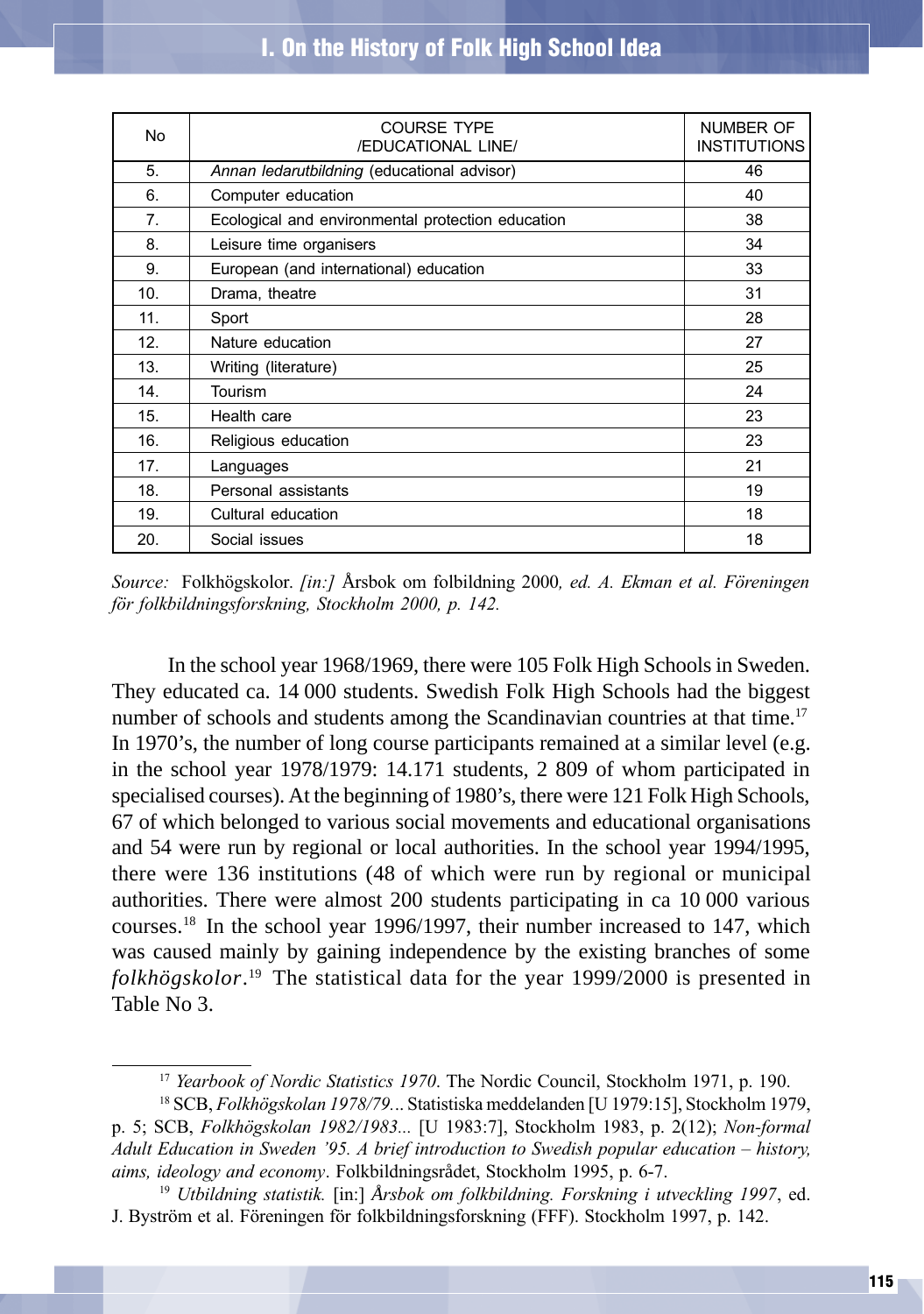| TYPE OF EDUCATIONAL<br><b>OFFER</b> | NUMBER OF STUDENTS |              |  |
|-------------------------------------|--------------------|--------------|--|
|                                     | TOTAL              | <b>WOMEN</b> |  |
| Long courses                        | 38 121             | 24 351       |  |
| Including: general                  | 15 856             | 10 205       |  |
| specialised                         | 22 265             | 14 14 6      |  |
| Short courses                       | 159 031            | 90 977       |  |
| Commissioned courses                | 19 214             | 12 3 3 5     |  |
| <b>TOTAL</b>                        | 216 366            | 127 663      |  |

Table No 3: Courses delivered by Folk High Schools in the school year 1999/2000

Source: Folkhögskolornas verksamhet. *[in:]* Årsbok om folbildning 2000, *op. cit, p. 143.* 

In the school year 2002/2003, as many as 103 Folk High Schools were run by various associations, boards and organisations, and 44 by local or regional authorities, which started to withdraw gradually from the ownership functions in *folkhögskolor*. New Folk High Schools are still being established, for example *Hällefors folkhögskola* was opened in the school year 2000/2001*.* Unfortunately, it also happens that here and there a Folk High School disappears from the Swedish educational map, e.g. *Samernas folkhögskola* in Jokkmokk (in 2001).20

At the beginning of the new millennium, there are almost 150 Folk High Schools scattered all over Sweden (most of them, however, are located in the south of the country and in the Stockholm area). Since the beginning of 1960's, all the new schools have been opened in cities or in their direct vicinity. Over the decades, a clear re-evaluation has taken place with the city character of the Folk High School established after 1968 becoming one of the significant features distinguishing period III from the previous ones. In effect, starting mid 1970's, only slightly over 40% students use the boarding facilities, whose importance has decreased significantly. For years now women have been the dominant group of students. In the school year 1974/1975, they constituted 51.4 % and in 1999/2000 as many as  $63.9\%$  of the total number of students of long courses.<sup>21</sup>

After 1968, *folkhögskolor* opened to new groups of students; the disabled, immigrants, the unemployed. They also focused on professional education of the teaching staff, on solutions enabling Folk High School graduates, after adequately long courses in *folkhögskola*, to enter universities and on programmes officially recognised as a form of academic education. In this respect, the concept of Folk High Schools as schools for all (*skola för alla*) adopted at the beginning of 1970's turned out to be socially viable over the past three decades.

 $20$  Folkhögskolor 2000/2001. Folkhögskolornas informationstjänst (FIN), Stockholm 2000, p.2; *Å*rskrönika [in:] *Å*rsbok om folbildning 2000, ed. A. Ekman et al. FFF, Stockholm 2000, p. 136; Folkhögskolor 2002/2003. FIN, Stockholm 2002, p. 3.

<sup>21</sup> SCB, Folkhögskolor elever... 1974..., Stockholm 1976, p. 5-19; *Å*rskrönika, op. cit., Stockholm 2000, p. 143.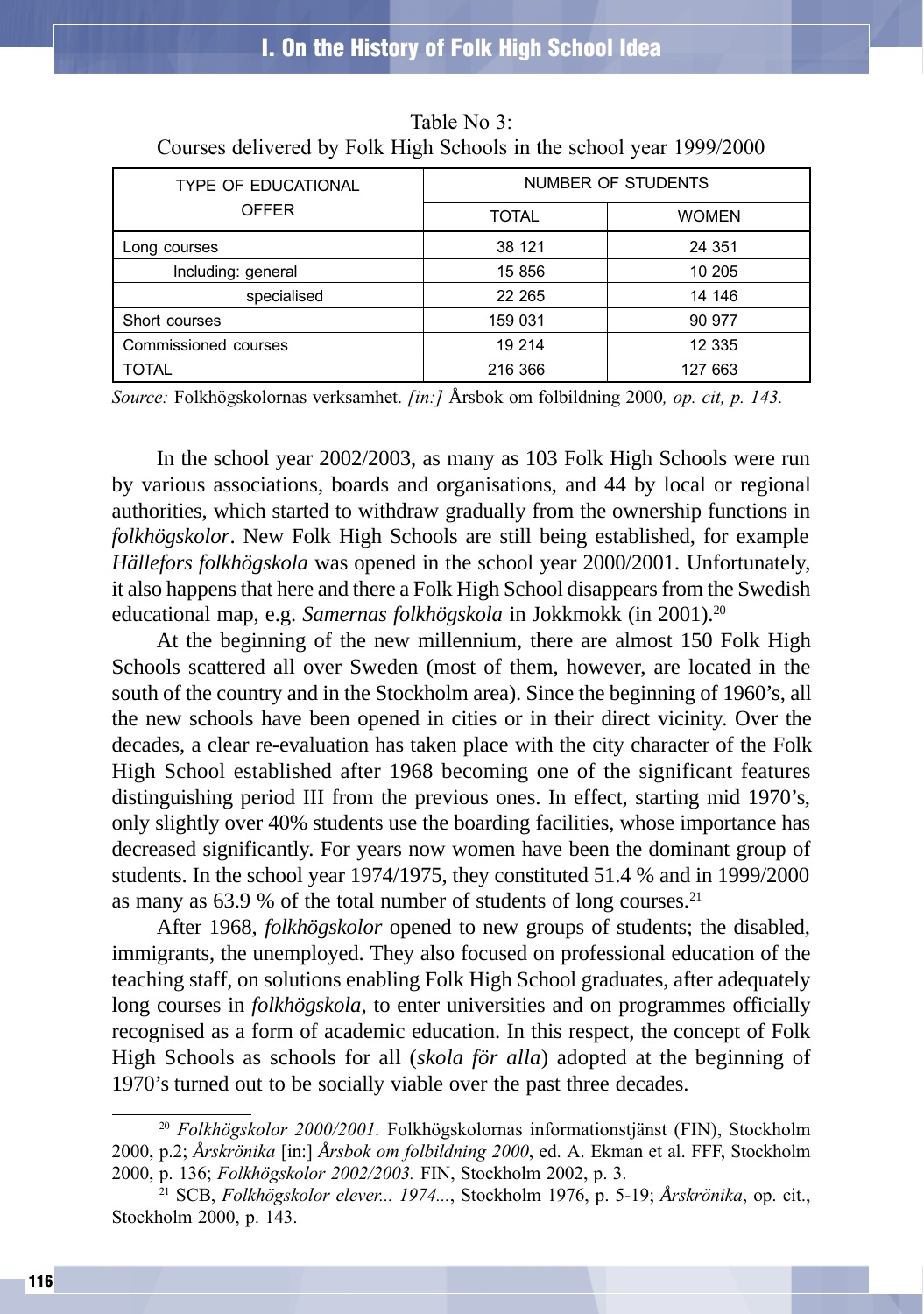It seems that this analysis has clearly indicated that Swedish Folk High Schools have remained an important component of the adult education system also in the recent period of their operation identified here. Despite various challenges that they have had to face from time to time, Folk High Schools have affected the education of Swedish society.

## **3. International contacts of** *folkhögskolor*

In the first period presented here (1868-1918), *folkhögskolor* focused their activities on the local community and the region in which they operated. Some contacts, not very close however, were maintained only with similar institutions in Scandinavian as early as in  $1883.<sup>22</sup>$  International contacts were not very characteristic for the second period in the history of *folkhögskolor* (1919-1968) although their significance gradually increased in the whole period. The Second World War and students' unrests at the end of 1960's awakened the interest of Folk High Schools in international affairs. It seems that establishing the International Committee at the Swedish Union of Folk High School Teachers (SFEF) at the end of 1950's intensified international co-operation. The Committee started co-ordinating projects outside Sweden. Institutional contacts between Scandinavian countries were gradually growing and led to establishing the Nordic Folk High School in Kungälv at the end of 1940's and the Nordic Folk Academy (1968).<sup>23</sup> Only some Folk High Schools – mainly the ones run by the so-called "Free Churches" – maintained closer international contacts at that time.

It was only the recent period in the history of Swedish Folk High Schools that saw a considerable development of international contacts. It seems that reasons underlying the apparent increase of international contacts over the past few decades can be found in the Folk High Schools themselves and in the concept of Swedish international politics. The changes in the programmes of Folk High Schools, introduction of specialised educational lines on long courses in particular, and quantitative development of short courses since 1960's were of the greatest significance in this respect. The classes dealing with various aspects of international co-operation quickly gained popularity and still remain very popular. The second reason can be derived to the concept of international politics of that time, namely to the concept of *internationalisation*, which was developed by the Swedish Social Democratic Party

<sup>22</sup> O. Akerlie, Nordiska folkhögskolan 50 *å*r. [in:] Nordiska folkhögskolan i Kungälv 1947- 1997. En jubileumsskrift, ed. S. Claeson i in. Kristianstads Botryckeri AB, Kristianstad 1997, p.19-20; A. Carlsen, Norden, Europa og folkeoplysningen i 1990erne.[in:] Nordisk Folkeopplysning p*å* 1990-tallet, ed. A. Carlsen. Nordisk Folkehøgskoleråd, Göteborg 1994, p. 91.

 $23$  O. Akerlie, *op. cit.*, p. 46.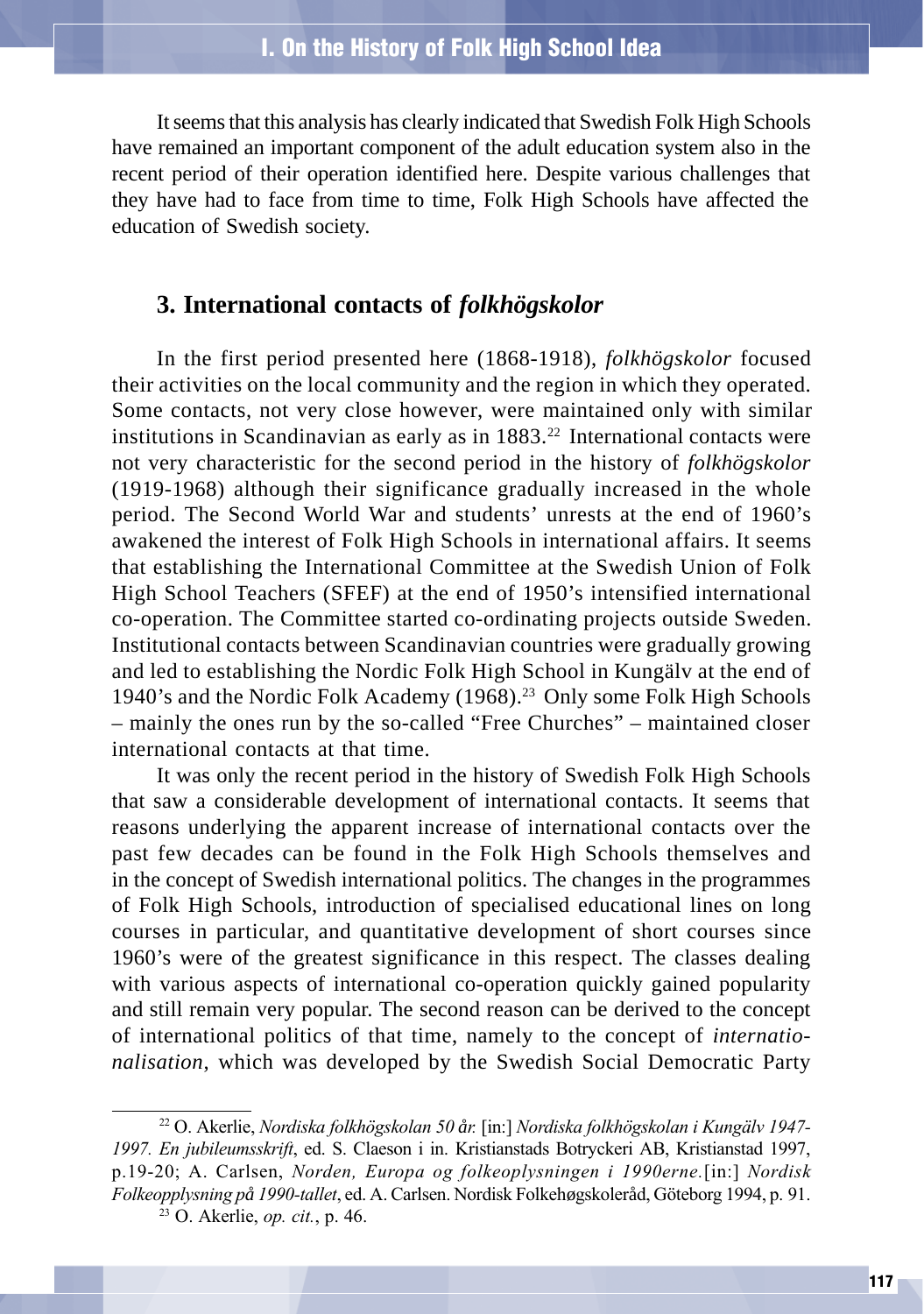and the government when Olof Palme became the prime minister (the turn of 1960's 1970's)<sup>24</sup>, to the attempt at looking for the "third way" by Sweden (1970's and 1980's) or the willingness to integrate with political and economic structures of the European Union (1990's). In terms of external relations, it led to establishing closer educational co-operation with the developing countries – especially the ones which had centrist-leftist or leftist governments. That cooperation relied very much on the use of the Oscar Olsson concept of selfeducation clubs and the method of residential Folk High School.<sup>25</sup> As for the internal situation of Sweden, *internationalisation* brought about an influx of immigrants. The system of adult education plays the key role in the process of adapting immigrants to living in the new environment. The system should provide opportunities for them to learn the language, the history and the culture of the host country and help them validate their life experience, professional qualifications in particular. So, naturally enough, the number of *folkhögskolor* courses designed for immigrants increased at the beginning of 1970's. On the other hand, the Swedish society had to be prepared for contacts with foreigners in the spirit of full openness and understanding, which is why Folk High Schools considerably increased the number of classes on co-operation, trying to consider various aspects of the new situation. 26

In 1990's, almost all *folkhögskolor* maintained contacts with various types of partners from abroad. As many as 92.5 % Folk High Schools (out of 118 analysed by H. Hovenberg) started – with varied intensity – activities of international character. The geographical spread of those activities of mid 1990's is presented in Table No 4.

<sup>26</sup> Comp. e.g. O. Kylhammar, J. Norbeck, Internatinalisering inom folkbildningsarbetet, v. 1-4, INFA-Projektet. Universitetet i Linköping 1978; H. Hovenberg, *Folkhögskolan – centrum* för internationalisering. Linköping 1983; idem, Sammanställning av enkätsvar ang*å*ende folkhögskolor som centrum för internationalisering. Linköping 1983; S. Roselius, Folkhögskolan som centrum för internationellt solidaritetsarbete. Rapport No 107 från PUFF. Linköping 1984.

<sup>&</sup>lt;sup>24</sup> W. J. Wójtowicz, *Tradycje i współczesność socjaldemokracji szwedzkiej*. Wydawnictwo Poznañskie, Poznañ 1980, p. 182-183; I. Andersson, Internationalisering. [in:] Pedagogisk Uppslagsbok. Lärarförbundets Förlag, Stockholm 1996, s. 283; Olof Palme - życie i działalność. "Profile" 1972, No 9, p. 6-7.

 $25$  Comp. e.g.: The Role of Folk High Schools/Folk Development Colleges and other Similar Institutions in Rural Development. Vuxenutbildarcentrum, Linköping 1984; Swedish Folk Development Education and Developing Coutries, ed. by J. Norbeck & others. SIDA, Stockholm [in.]; Adult Education in Tanzania. Swedish Contributions in Perspective, ed. G. Rydström. The Centre for Adult Educators, Linköping 1996; G. Sallnäs, Svensk folkhögskola och folkbildning för Latinamerika. Rapport No 117 från PUFF. Linköping 1987; A. Svensson, La Mesa - the study circle "a la chilena". The Centre for Adult Educators, Linköping 1995.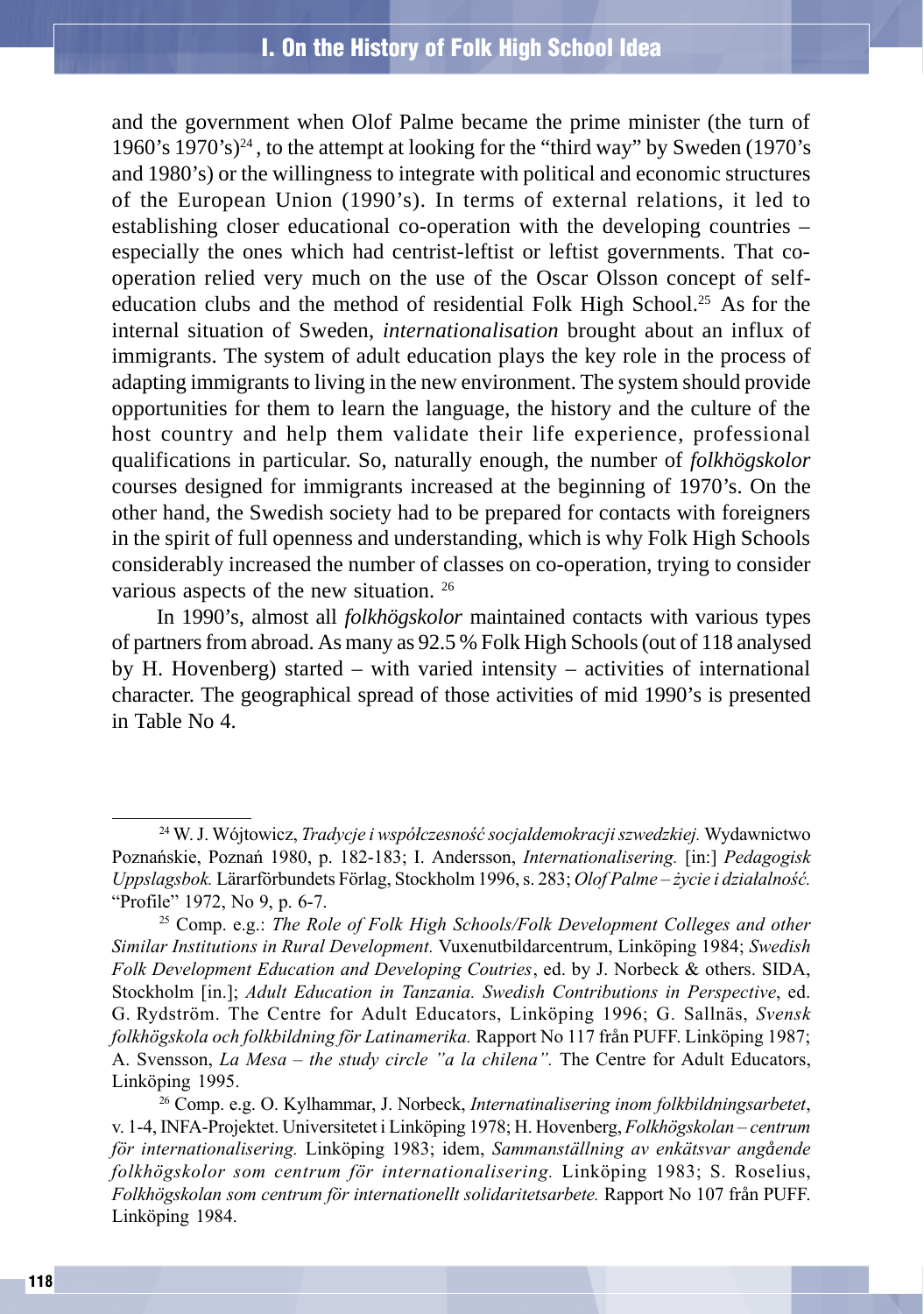| No       | <b>COUNTRY</b>                           | <b>NUMBER</b><br>OF PROJECTS | PERCENTAGE |
|----------|------------------------------------------|------------------------------|------------|
| 1.       | Denmark                                  | 26                           | 7,9        |
| $2-$     | Germany                                  | 24                           | 7,3        |
| $-3.$    | <b>Great Britain</b>                     | 24                           | 7,3        |
| 4.       | Czech Republic and Slovakia <sup>a</sup> | 22                           | 6,7        |
| 5.       | Finland                                  | 20                           | 6,1        |
| $6-$     | Norway                                   | 18                           | 5,5        |
| $-7.$    | Poland                                   | 18                           | 5,5        |
| 8.       | Estonia                                  | 14                           | 4,2        |
| 9.       | Russia                                   | 12                           | 3,6        |
| 10.      | Greece                                   | 11                           | 3,3        |
| 11.      | France                                   | 10                           | 3,0        |
| $12 -$   | Israel                                   | 9                            | 2,7        |
| 13.      | <b>United States</b>                     | 9                            | 2,7        |
| $14-$    | Holland                                  | 8                            | 2,4        |
| 15.      | Ireland                                  | 8                            | 2,4        |
| 16.      | Tanzania                                 | 7                            | 2,1        |
| $\cdots$ | Other countries                          | 90                           | 27,3       |
| י⊅       | 59 countries                             | 329                          | 100,0      |

Table No 4:

International co-operation of Swedish Folk High Schools in 1995 by countries

ª The data does not account for the split of Czechoslovakia into Czech Republic and Slovakia on 1 January 1993.

Source: Own calculations based on: H. Hovenberg, Svenska folkhögskolors utlandskontakter i form av studieresor, institutionssamarbete m.m. Vuxenutbildarcentrum, Linköping 1996, p. 2-7 and the interviews made.

The last decade saw the development of many programmes aimed at familiarising the society with international problems and the integration with the European Community, and the Swedes themselves began to participate successfully in international educational programmes launched by the European Union.

The systematic development of international co-operation of Swedish Folk High Schools since the beginning of 1970's seems to justify the statement that international contacts have become one of the most important forms of activity of Folk High Schools. The co-operation with international partners developed in many areas and aspects has become one of the most significant and characteristic features of *folkhögskolor*, something that makes them clearly different from all the other adult education institutions in Sweden.